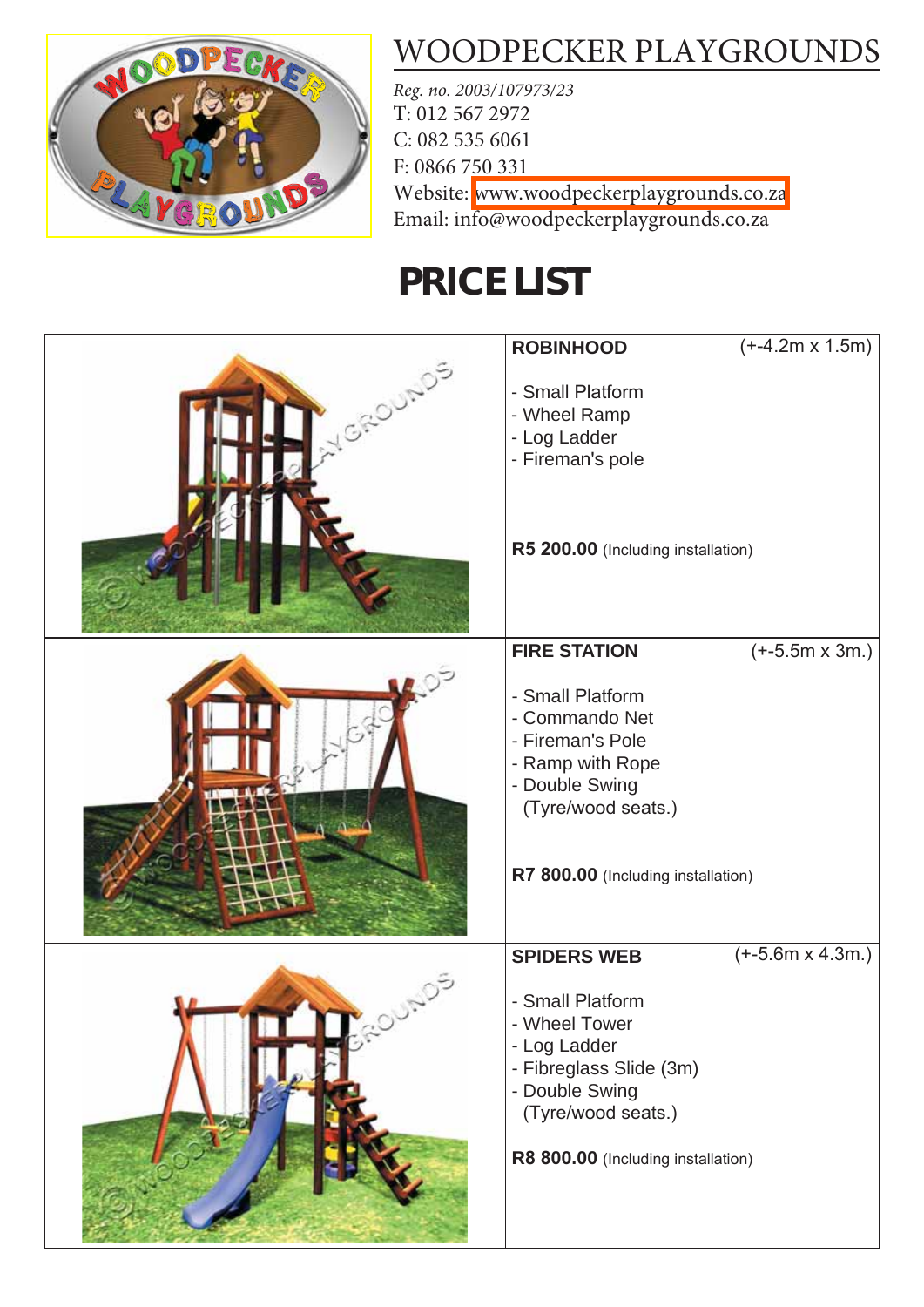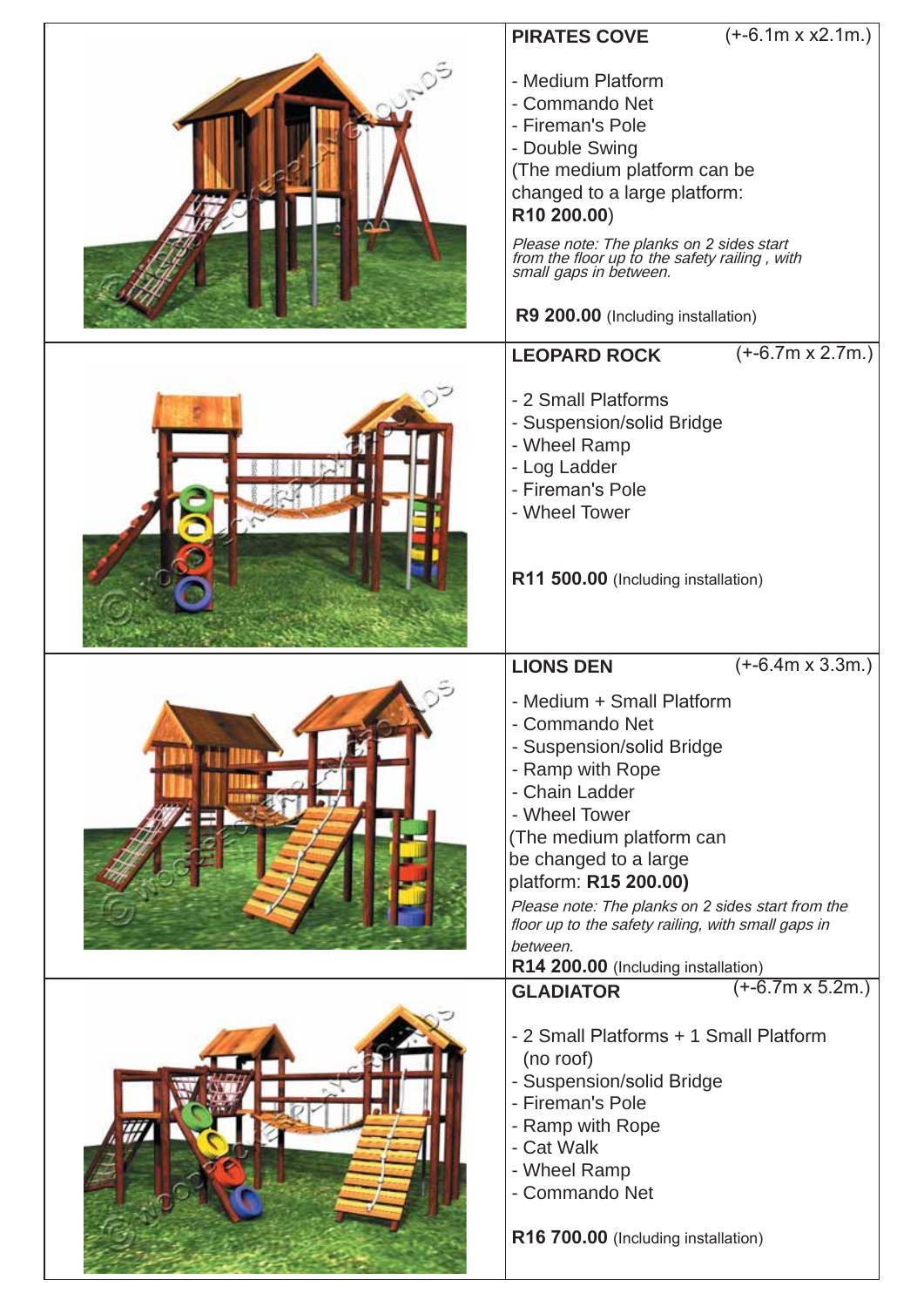| <b>BIG CHIEF</b>                                                                                                                                                                                                                    | $(+-6.7m \times 6.7m.)$                                      |
|-------------------------------------------------------------------------------------------------------------------------------------------------------------------------------------------------------------------------------------|--------------------------------------------------------------|
| - 3 Small Platforms<br>- Fireman's Pole<br>- Suspension/solid Bridge<br>- Drum Tunnel<br>- Wheel Ramp<br>- Commando Net<br>- Catwalk<br>- Fibreglass Slide (3m)<br>R20 500.00 (Including installation)                              |                                                              |
| <b>PIGGLET'S CABIN</b>                                                                                                                                                                                                              | $(+-5.5m \times 3.6m.)$                                      |
| - 1 Large platform with log<br>profile, including 2 glass<br>windows, 1 door, veranda,<br>waterproof roof and sides<br>- Log Ladder<br>- Fibreglass Slide (3m)<br>!! Great for sleepovers !!<br>R15 900.00 (Including installation) |                                                              |
|                                                                                                                                                                                                                                     | $\overline{(+6.1m} \times 2.4m.)$                            |
| - Specially designed for<br>the very young.                                                                                                                                                                                         |                                                              |
| R9 900.00 (Including installation)                                                                                                                                                                                                  |                                                              |
| <b>TIGGER</b>                                                                                                                                                                                                                       | $(+-8m \times 3.7m.)$                                        |
| - 1 Medium Platform +<br>1 Small Platform (no roof)<br>- Ramp with Rope<br>- Suspension/solid Bridge<br>- Wheel Ramp<br>- Wheel Tower<br>- Fibreglass slide (2,4m)                                                                  |                                                              |
|                                                                                                                                                                                                                                     | <b>WINNY THE POOH</b><br>R11 900.00 (Including installation) |